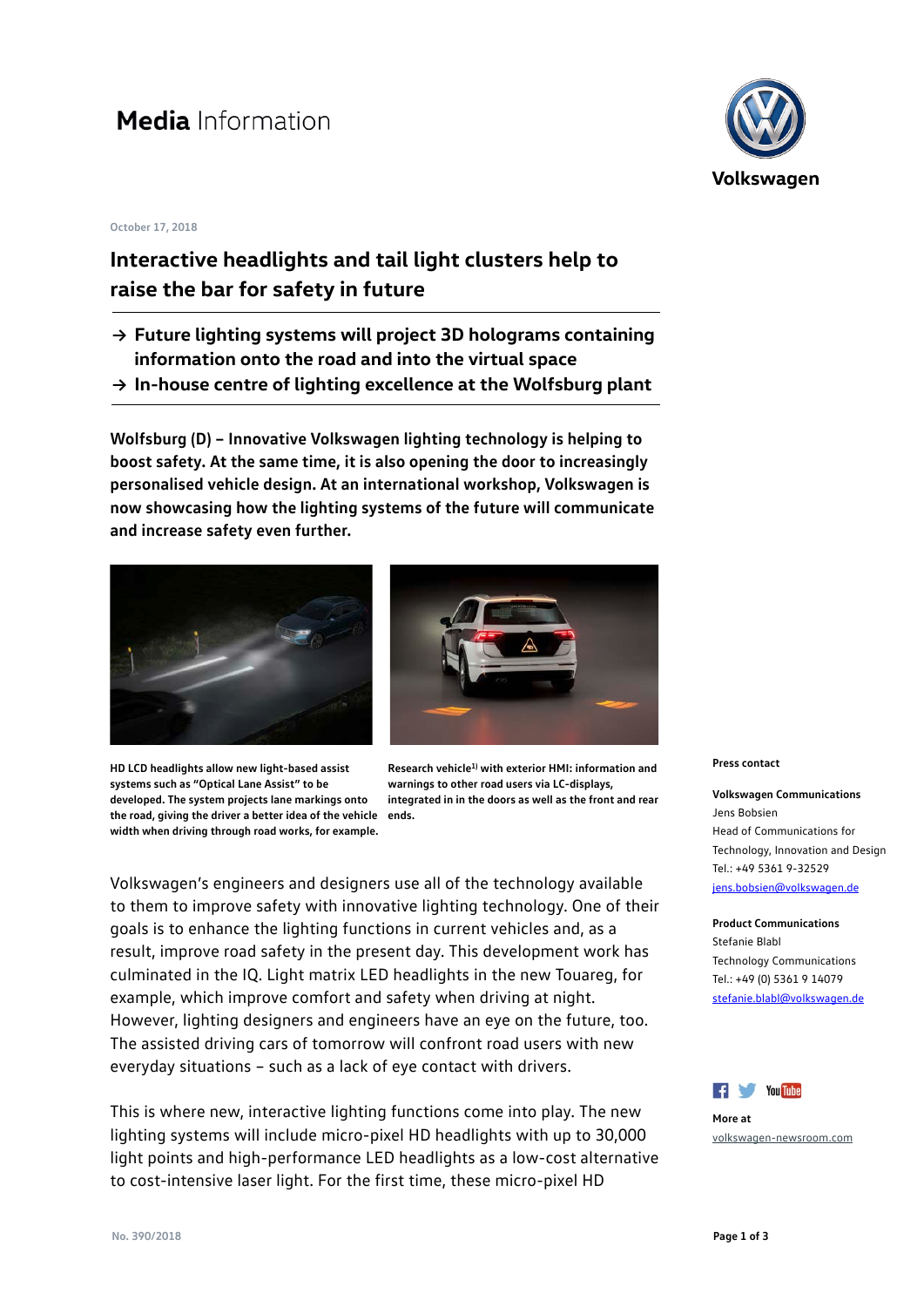

headlights will project information directly onto the road, further improving safety.

This technology also enables new assist systems such as "Optical Lane Assist" to be brought to life. In this system, the headlights project lanes in front of the Touareg, giving the driver precise information about the width of the SUV (including trailer) and the distance to the road lane markings, for example at road works. The lanes also follow the radii of curves. Such useful and safety-enhancing lighting functions are being tested with the HD-LCD headlights.

### **Interactive tail light clusters for added safety**

New systems such as the matrix tail light cluster will also revolutionise tail lights. Matrix tail light clusters will allow warnings to be incorporated into the tail lights, for example, enabling dangerous situations, like the area at the end of a traffic jam, to be defused using car-to-car communication. New assist functions, such as the micro-lens-based "Optical Park Assist" system, will improve safety while manoeuvring. This system will be able to project the vehicle's path onto the road to alert passers-by to the parking process.

### **In-house Volkswagen light tunnel reduces development times**

To make sure it is suitably prepared for the challenges of the future, Volkswagen has opened its own centre of lighting excellence at the Wolfsburg plant. A 100 metre long, 15 metre wide and 5 metre high light tunnel has been in operation there since then in the heart of the Volkswagen world: its Research & Development division. In this tunnel, Volkswagen is using road simulations to test its lighting systems for today, tomorrow and beyond using road simulations. The tests can be reproduced and repeated. As a result, systems can be compared and evaluated in a light tunnel better than ever before. The centre of lighting excellence is also an ideal place to investigate how drivers and pedestrians perceive light. The light tunnel has also reduced the development time for new headlight, tail light and interior lighting systems, as the number of timeconsuming night drives can now be reduced. Progress in light development can thus be implemented even more quickly into series production technology – increasing safety for the benefit of all road users.